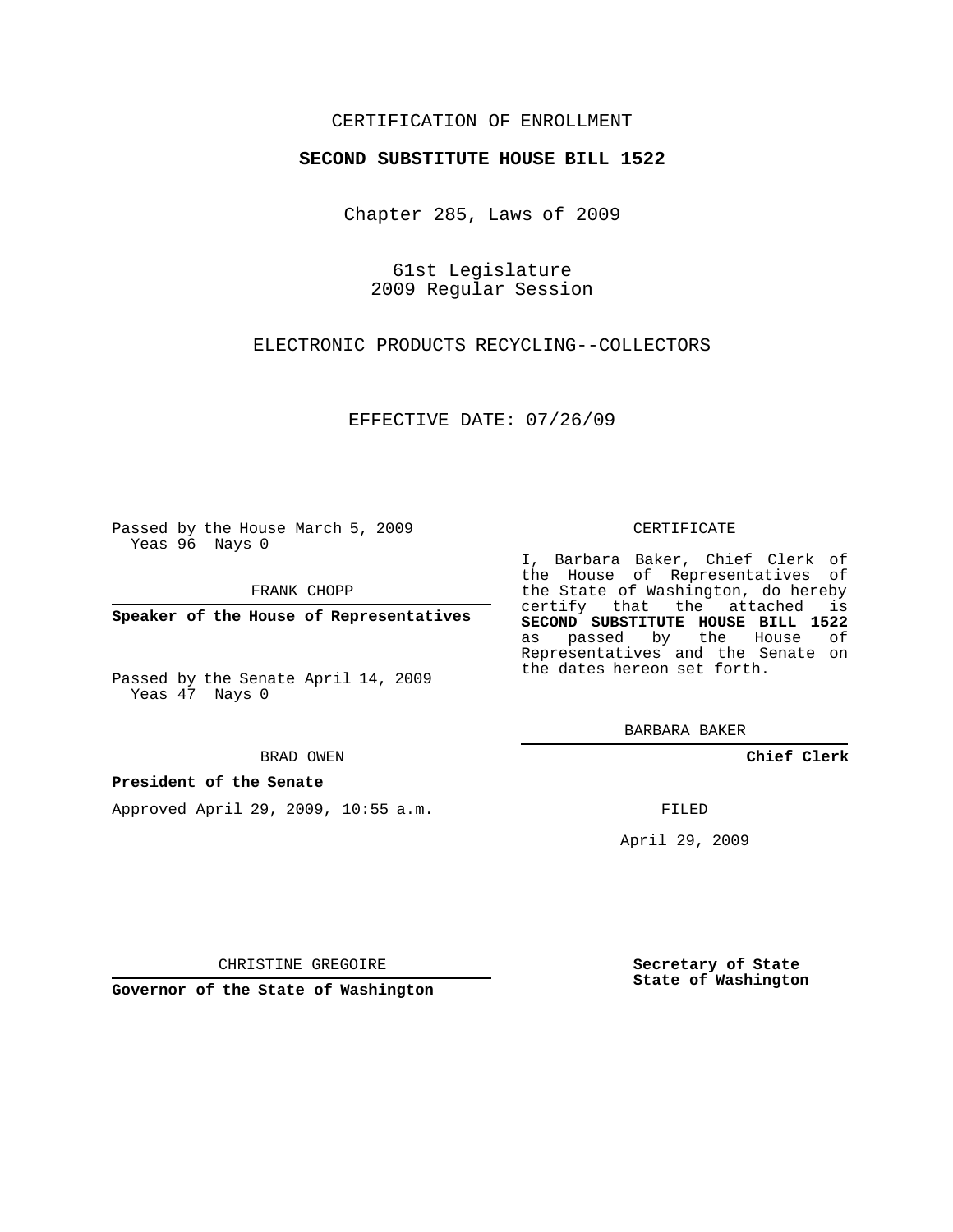# **SECOND SUBSTITUTE HOUSE BILL 1522** \_\_\_\_\_\_\_\_\_\_\_\_\_\_\_\_\_\_\_\_\_\_\_\_\_\_\_\_\_\_\_\_\_\_\_\_\_\_\_\_\_\_\_\_\_

\_\_\_\_\_\_\_\_\_\_\_\_\_\_\_\_\_\_\_\_\_\_\_\_\_\_\_\_\_\_\_\_\_\_\_\_\_\_\_\_\_\_\_\_\_

Passed Legislature - 2009 Regular Session

# **State of Washington 61st Legislature 2009 Regular Session**

**By** House General Government Appropriations (originally sponsored by Representatives Hudgins, Dunshee, Hunt, Hasegawa, Williams, and Chase)

READ FIRST TIME 03/02/09.

 AN ACT Relating to repair and reuse of electronic products by registered collectors; and adding a new section to chapter 70.95N RCW.

BE IT ENACTED BY THE LEGISLATURE OF THE STATE OF WASHINGTON:

 NEW SECTION. **Sec. 1.** A new section is added to chapter 70.95N RCW to read as follows:

 (1) Only an entity registered as a collector with the department may act as a collector in a plan. All covered electronic products received by a registered collector must be submitted to a plan. Fully functioning computers that are received by a registered collector in working order may be sold or donated as whole products by the collector for reuse. Computers that require repair to make them a fully functioning unit may only be repaired on-site at the collector's place of business by the registered collector for reuse according to its original purpose.

 (2) Registered collectors may use whole parts gleaned from collected computers or new parts for making repairs as long as there is a part-for-part exchange with nonfunctioning computers submitted to a plan.